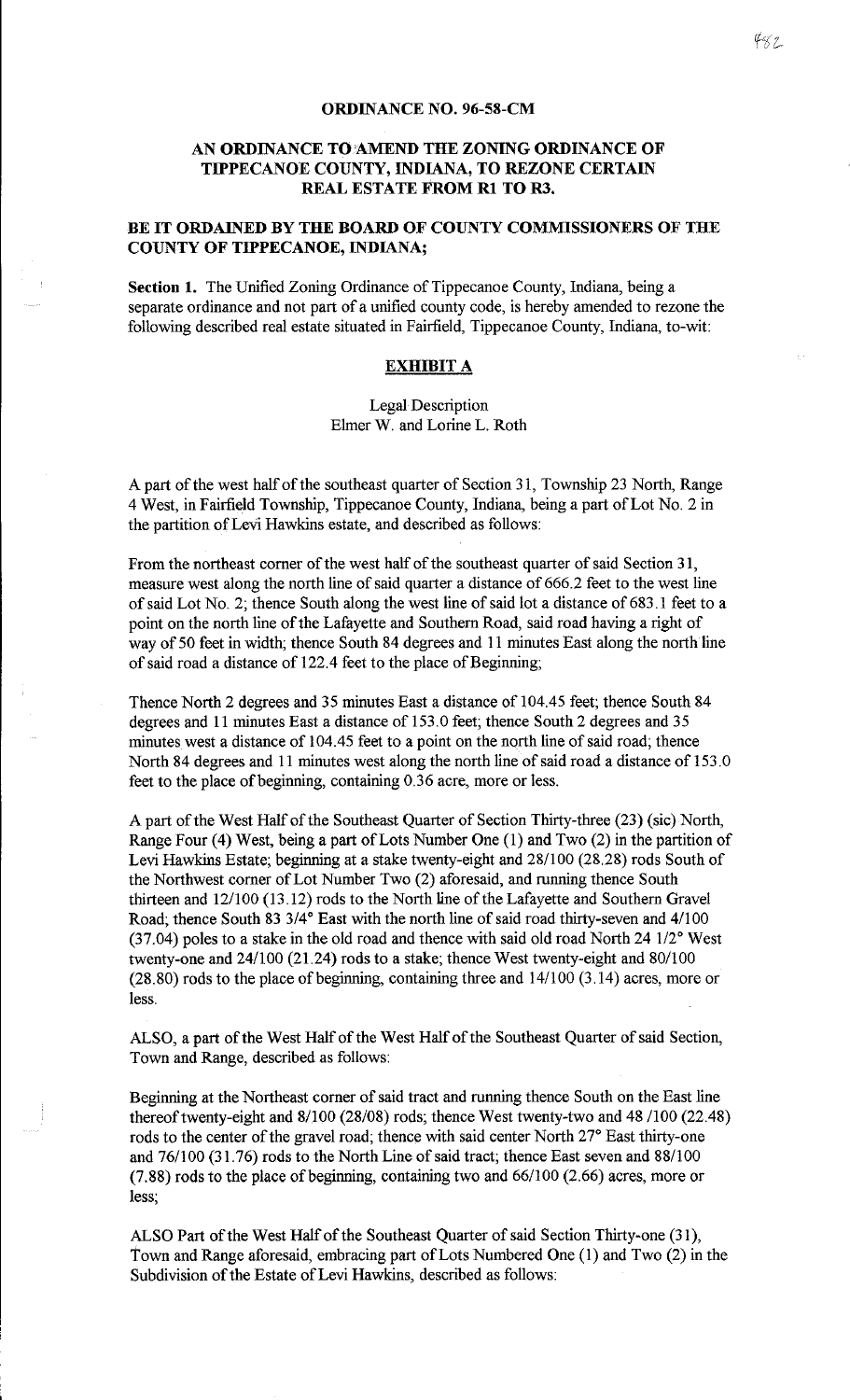Beginning at the Northwest corner of said Lot Numbered Two (2); thence East sixteen and 20/100 (16.20) poles to a stake in the old road leading from Lafayette to Harters Mill; thence South with said road thirty-one and 20.100 (31.20) poles; thence West twentyeight and 80/100 (28.80) poles to the West line of said Lot Numbered Two (2); thence North with said line twenty eight and 28/100 (28.28) poles to the place of beginning, containing four acres, more or less.

EXCEPTING THEREFROM, the following described real estate heretofore conveyed to Elmer W. Roth and Lorine L. Roth, husband and wife, to-wit:

A part of the West Half of the Southeast Quarter of Section 31, Township 23 North, Range 4 West, in Fairfield Township, Tippecanoe County, Indiana, being a part of Lot No. 2 in the partition of Levi Hawkins Estate, and described as follows:

From the Northeast corner of the West Half of the Southeast Quarter of said Section 31, measure West along the North line of said Quarter a distance of 666.2 feet to the West line of said Lot No. 2; thence South along the West line of said Lot a distance of 683.1 feet to a point on the North line of the Lafayette and Southern Road, said road having a right-of-way 50 feet in width; thence South 84 degrees and 11 minutes East along the North line of said road a distance of 122.4 feet to the place of beginning; thence North 2 degrees and 35 minutes East a distance of 129.45 feet; thence South 84 degrees and 11 minutes East a distance of 153.30 feet; thence South 2 degrees and 35 minutes West a distance of 129.45 feet to a point on the North line of said road; thence North 84 degrees and 11 minutes West along the North line of said road a distance of 153.0 feet to the place of beginning, containing 0.36 acre, more or less.

ALSO EXCEPTING THEREFROM the following described real estate heretofore conveyed to Harold Bernard Clark and Helen Louise Clark, husband and wife, to-wit:

A part of the West Half of the Southeast Quarter of Section Thirty-one (31), Township Twenty-three (23) North, Range Four (4) West, being a part ofLots 3 and 4 in the partition of the Levi Hawkins Estate, and described as follows: Beginning at a point on the East line, 454.5 feet South of the Northeast corner of Lot No. 3 in the partition of the Levi Hawkins Estate, said Northeast corner of Lot No. 3 being 666.2 feet West of the the (sic) Southeast Quarter of said Section 31, and running thence West a distance of 148.3 feet to the starting point of this description; thence West a distance of 223.7 feet to a point in the center line of the old brick pavement running from Lafayette to Elston; thence North 27 degrees and 47 minutes East along the center line of said brick pavement a distance of 157.8 feet; thence Easterly a distance of 157.6 feet; thence Southerly a distance of 128.9 feet to the place of beginning, containing 0.59 acre, more or less.

A part of the West Half of the Southeast Quarter of Section 31, Township 23 North, Range 4 West, Fairfield Township, Tippecanoe County, Indiana, being a part of Lot #2 in the partition of Levi Hawkins Estate, described as follows:

ALSO EXCEPTING THEREFROM, commencing at the Northeastern corner of the West Half of the Southeast Quarter of said Section 31; thence West along the Northern line of the West Half of the Southeast Quarter of said Section Thirty-one (31), 662.2 feet (deed record to the Western line of said Lot #2 in Levi Hawkins Estate; thence South 00° 00' 00" East along the Western line of said Lot #2, 683 .1 feet (deed record) to an iron pipe found on the Northern right-of-way line of Elston Road (formerly the Lafayette and Southern Road), said point being located 25 feet from the centerline of said Elston Road and also being the point of beginning of this description; thence North 00° 00' 00" West, along the Western line of said Lot Number Two, 129.93 feet to a reinforcing bar; thence South 84° 08' 00" East, 128.20 feet to an iron pipe found; thence South 02° 38' 30" West, 129.46 feet to the Northern right-of-way line of Elston Road; thence North 84° 08' 00" West, along the Northern right-of-way line of Elston Road, 122.20 feet to the point of beginning, containing 0.372 of an acre, more or less. Located in Fairfield Township, Tippecanoe County, Indiana.

~-